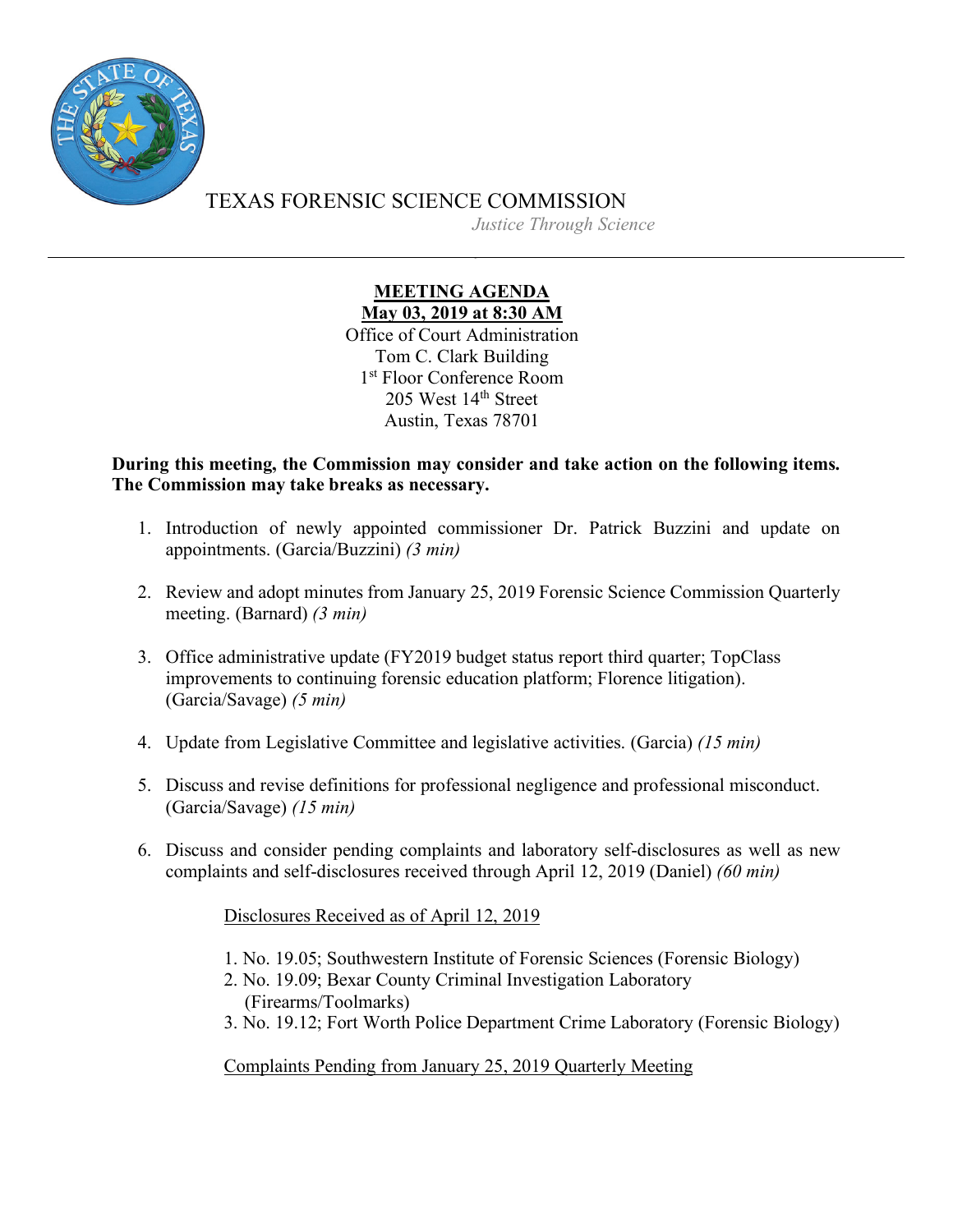4. No. 18.53; Spence, Michael (Department of Public Safety – Weslaco; Forensic Biology)

## Complaints Received as of April 12, 2019

- 5. No. 19.04; Collins, Robert (Department of Public Safety Houston; Forensic Biology)
- 6. No. 19.06; Pentland, Irwin (Department of Public Safety Austin; Forensic Biology)
- 7. No. 19.07; Collins, Robert (Montgomery County Sheriff's Department; Crime Scene Investigation)
- 8. No. 19.10; Peucker, Ryan (NMS; Seized Drugs)
- 9. No 19.11; Horinek, Warren R. (Tom Bevel; Bloodstain Pattern Analysis)
- 10. No. 19.13; Amaro-Solis, Domingo (Houston Forensic Science Center; Forensic Biology)
- 11. No. 19.15; Moore, Adam K. (Texas Tech Physicians of Lubbock; Sexual Assault Examination)
- 7. Presentation from NIST representatives on implementation possibilities for OSAC standards and guidelines in Texas and discussion regarding same. (Garcia) *(60 minutes)*
- 8. Discuss status of crime laboratory accreditation program, including:
	- a. Accreditation non-conformances and reports received since January 25, 2019 quarterly meeting;
	- b. Report on availability of document examination expert inquiry/research; discuss and adopt rule exempting the forensic discipline Document Examination from accreditation requirements; and
	- c. Update on final publication of accreditation rules, including the following:
		- i. CAP forensic drug testing program clarification; and
		- ii. Exemption for human specimen testing in a CLIA lab.
	- d. Discuss inquiry regarding genome sequencing from Ortham, Inc. laboratory. (Savage/Koehler/Budowle) *(30 min)*
- 9. Discuss licensing advisory committee, including:
	- a. Update on licenses issued;
	- b. Update on final publication of licensing rules including the following:
		- i. Rule expanding pre-Jan 1 exemption to include forensic disciplines later subject to accreditation requirements (*e.g.,* bloodstain pattern analysis);
		- ii. Rule allowing university students to take forensic analyst and/or technician exam and revisions to rule for provisional licenses and fourth exam requests.
		- iii. Rule regarding Presiding Officer or Designee authority on criminal history reviews/denials; and
		- iv. Rule revision to technical reviewers license.
	- c. Review outstanding draft licensing rules and proposed rule concepts for approval, including:
		- i. Continuing forensic education rule updates, including number of discipline-specific training hours required for multiple disciplines, rollover of hours from previous license cycle and clarification of credit for "date-delivered";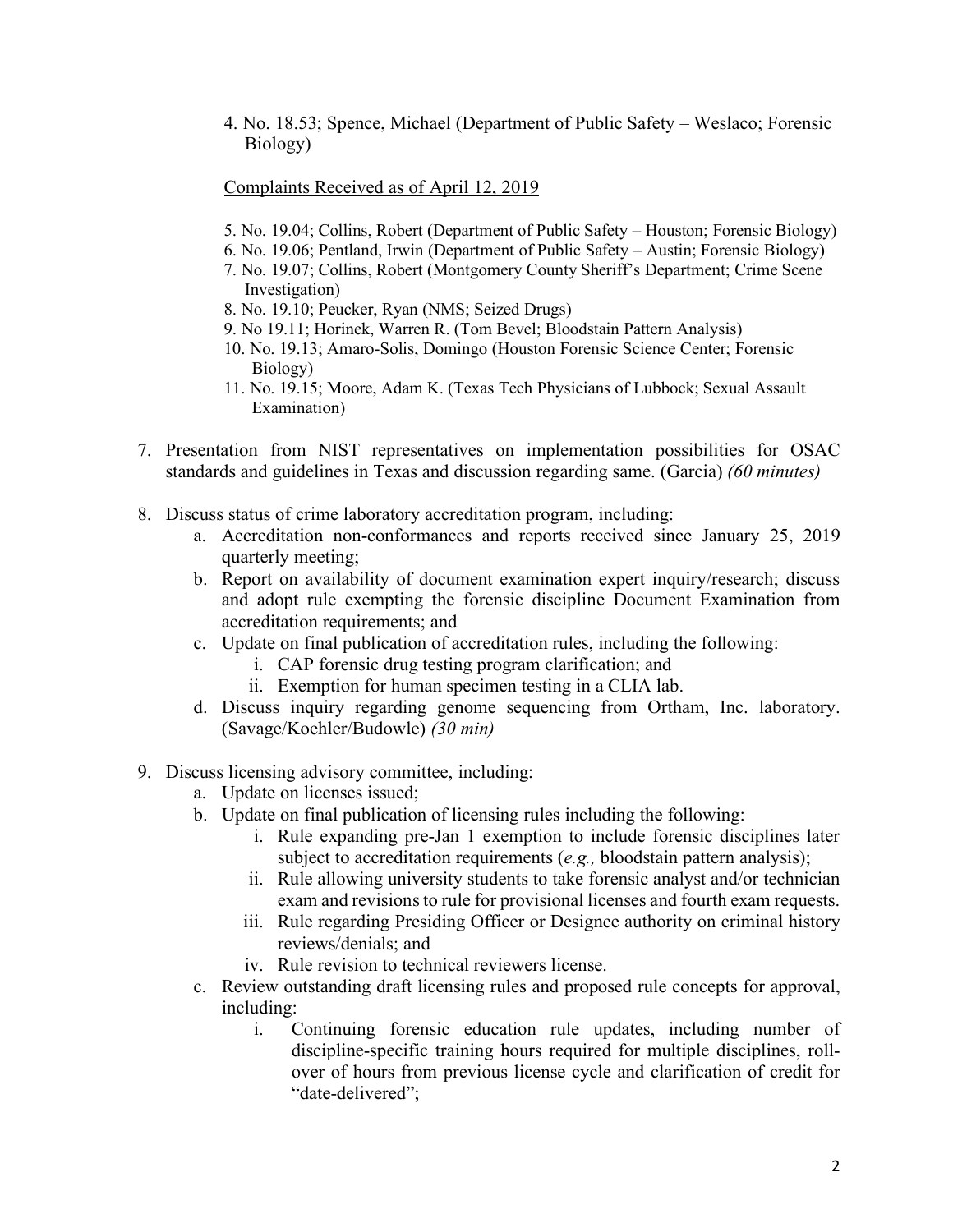- ii. Rule regarding authority to deny for conduct on initial application; and
- iii. Revisions to rules post-January 1 requirements.
- d. Discuss Agreed Order pursuant to outstanding license denial due to criminal history;
- e. Update from March 26, 2019 Blanket Rule Task Group and discussion of action items; and
- f. Review licensing advisory board appointments and August 31 expirations; discuss soliciting applications from TACLD. (Garcia/Savage) *(30 minutes)*
- 10. Presentation concerning Federal and State Legal Developments with respect to Quantitation on THC and Hemp vs. Marijuana (Miller/Cline) (*30 minutes)*
- 11. Discuss the creation of a forensic bench book for judges. (Garcia) *(5 min)*
- 12. Discuss use of Rapid DNA technology. (Garcia) *(15 min)*
- 13. Update on final consulting expert final report and closure of NMS *Torney* DNA review. (Garcia/Koehler) (*10 min*)
- 14. Review and adopt final report from investigative panel regarding Sorenson DNA Quality Incident Reviews (Forensic Biology) #18.30. (Budowle/Koehler) *(10 min)*
- 15. Update from investigative panel regarding Culbertson Complaint (DPS El Paso; Blood Alcohol) #18.21. (Kerrigan/Drake/Daniel) *(15 min)*
- 16. Update from outside investigative panel regarding *Criner* case (DPS Austin; Forensic Biology) #19.03. (Boswell/Coble/Capt) *(10 min)*
- 17. Update from Crime Scene Investigation Working Group. (Garcia) *(5 min)*
- 18. Review draft guidelines from statistical sampling committee. (Drake/Kerrigan/Parsons) (*10 min)*
- 19. Update from Probabilistic Genotyping Review Committee and discussion of support for laboratories on validation and implementation of probabilistic genotyping software. (Budowle/Coble) *(10 min)*
- 20. Update on triage projects for DNA mixture review; update on Austin Police Department cases under review by UNTHSC-CHI. (Budowle/Wicoff/Boswell) *(10 min*)
- 21. Discuss developments with respect to kit backlog reduction and standardization efforts. (Downing) *(15 min)*
- 22. Update on Raman Spectroscopy Texas State Bar working group. (Garcia/Buzzini) *(15 min)*
- 23. Update on Rio Grande Identification Project. (Budowle) *(5 min)*